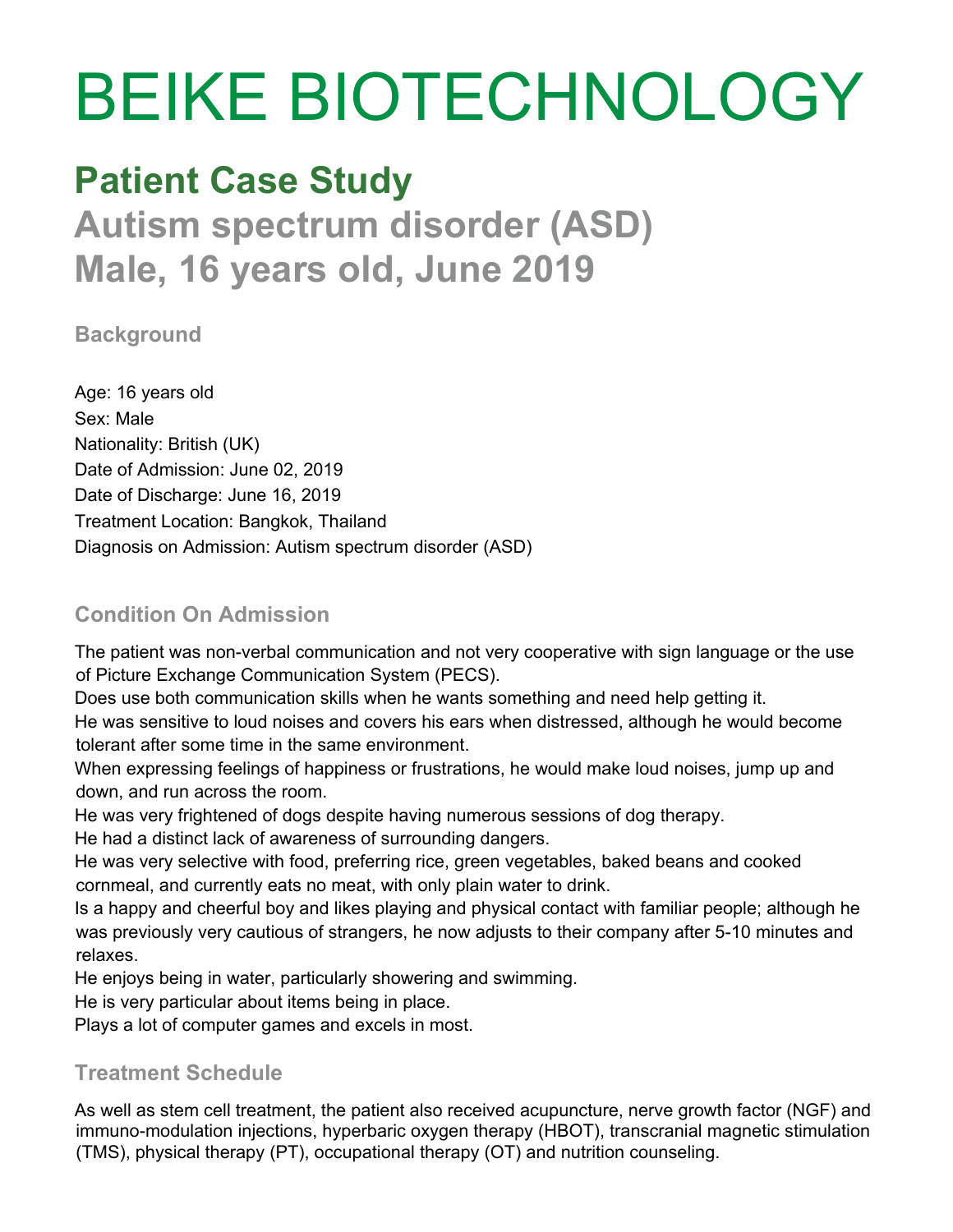The patient received 6 umbilical cord-derived stem cell packets by IV and lumbar puncture (LP), as per the schedule below:

| <b>Number</b> | <b>Date</b>   | <b>Cell Type</b> | <b>Delivery Method</b> | Side Effects |
|---------------|---------------|------------------|------------------------|--------------|
|               | June 3, 2019  | <b>USMSC</b>     | IV                     | No           |
| 2             | June 6, 2019  | <b>UCMSC</b>     | IV                     | No           |
| 3             | June 6, 2019  | <b>UCMSC</b>     | LP                     | No           |
| 4             | June 11, 2019 | <b>USBSC</b>     | IV                     | No           |
| 5             | June 11, 2019 | <b>USBSC</b>     | LP                     | No           |
| 6             | June 14, 2019 | <b>USBSC</b>     | IV                     | No           |

#### **Condition 1 month after treatment:**

The patient's mother said: "[He] used to cut his own hair and not allow anyone else to do it. He agreed to have his sister gave him a haircut...for the first time! He is still eating a wide variety of food and fruit. He told his teacher 'finish' after eating all of his dinner of jacket potato and salad!"

Please see an excerpt from the parent's 1 month assessment below:

| <b>Symptom</b>                    | <b>Parents' Assessment of Improvement</b> |  |
|-----------------------------------|-------------------------------------------|--|
| Anxiety or fearfulness            | Small improvement                         |  |
| Appropriate facial expressions    | Small improvement                         |  |
| Asking questions                  | No improvement                            |  |
| Aware of danger                   | No improvement                            |  |
| Aware of environment              | Small improvement                         |  |
| Comfortable with physical contact | Small improvement                         |  |
| Concentration                     | Moderate improvement                      |  |
| Cooperation with others           | Moderate improvement                      |  |
| Dressing himself/herself          | Small improvement                         |  |
| Expressing own needs              | Small improvement                         |  |
| Fixation on objects or subjects   | Moderate improvement                      |  |